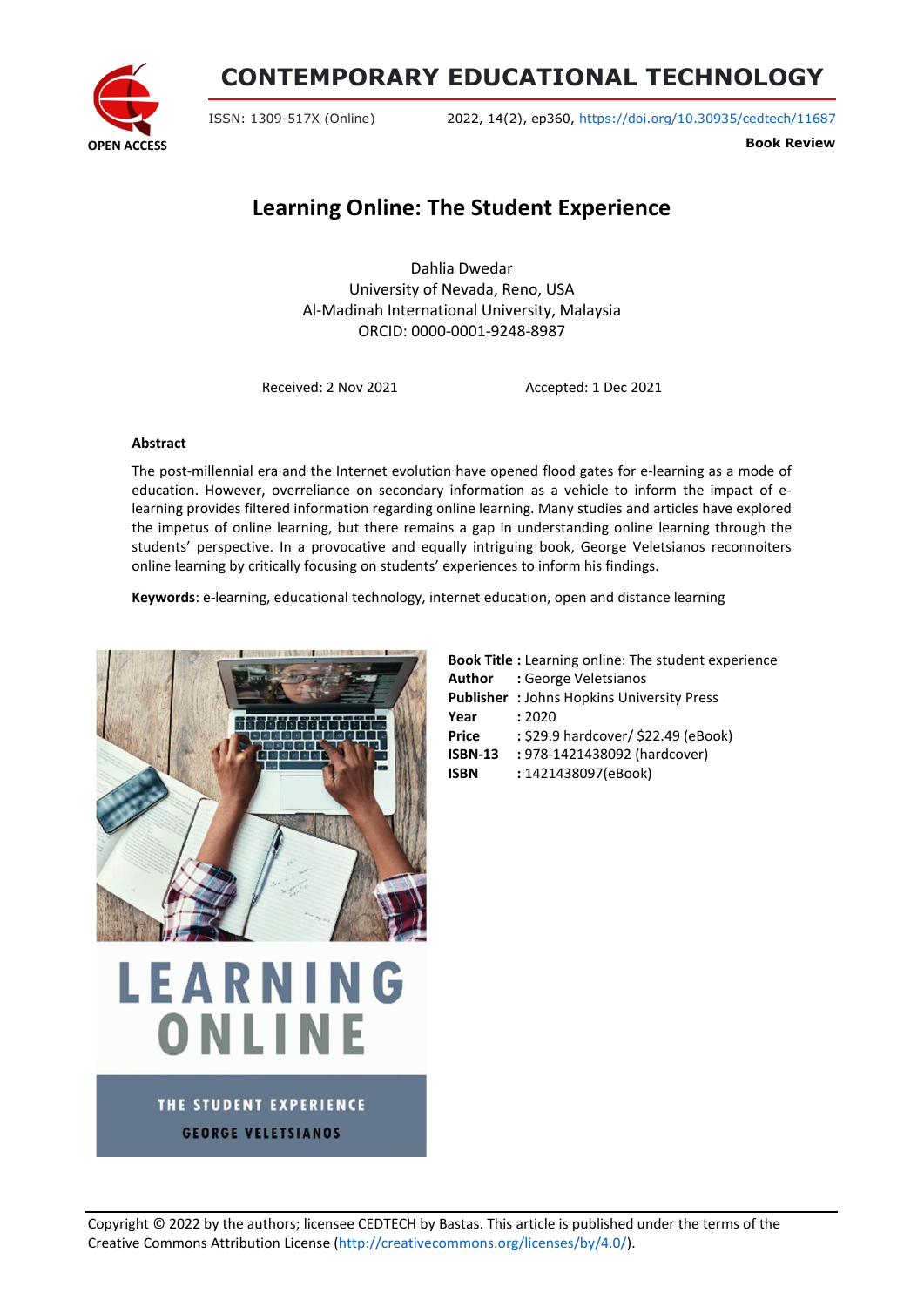In "Learning Online: The Student Experience" book, Veletsianos follows a journey of day-to-day experiences of students using e-learning as he tackles various issues such as traits of learners, emotional aspects, distractions, mobility, exam irregularities, and motivation, among others. The rallying call is for the holistic development of online education to craft an education system that impacts the learner. Veletsianos unearths new ramifications that will shape the development of new and relevant pedagogy for online learning.

Veletsianos is a Professor of Education whose expertise majors in digital education and emerging technologies. He is a full professor at Royal Roads University and holds the Canada Research Chair in Innovative Learning and Technology and the Commonwealth of Learning Chair in Flexible Learning. Professor Veletsianos has twenty years of experience developing and evaluating digital learning settings. He has authored six books and published over one hundred peer-reviewed papers, reports, and book chapters. Veletsianos is a decorated author, scholar, and research with vast experience in digital learning environments. His works allow stakeholders in the education industry, especially e-learning, to dig further and understand digital learning extensively. In his recent book "Learning Online: The Student Experience," Veletsianos used a distinct approach of basing his research on a personal experience giving the study a foundation for identifying and understanding the topic from a new perspective. Each chapter focuses on an individual learner's experience addressing a specific issue from the previous chapter.

A critical aspect that Veletsianos addresses is the emergence of demand for online learning across different demographics. From the book's introductory part, the author acknowledges the massive enrolments for online courses, with numbers going to a hundred thousand per session, as he quotes (Veletsianos, 2020). The author also immediately agrees that there are several issues that stakeholders fail to understand regarding online students basing his argument on the issue of demographics. Ou et al. (2019) pinpoint the most common variables that describe demographics as age, sex, income level, employment, race, location, level of education, hobbies, lifestyle, and preferences. The book brings forth a demographical basis as factors affecting online learning among students coherently. For example, chapter four highlights the story of two learners in different parts of the world and different age brackets and their experiences in online learning.

In one story, a learner named Peter works full-time in a demanding police officer job that sometimes requires him to work for twelve hours. Peter is in his mid-thirties with a family; he lives in Europe-a background Veletsianos describes as affluent, and hissole motivation for learning isto earn a promotion at his workplace. From the author's description of the respondent, several demographical connotations are linked to Peter joining an online class. First, his demanding work schedule and the need to progress career-wise support his engagement in e-learning. Second, Peter lives in an affluent hometown; thus, he needs better pay to sustain his family and personal needs. Peter represents the traditional view of online learners who were civil servants or organization employees who yearn to better themselves career-wise. It is a notion that has progressed for ages segmenting online education for a particular class of people.

In contrast, Veletsianos gives the reader a different perspective of an online learner, still focusing on demographic factors. In her early twenties, Jenifer has a flexible daily schedule, but she still undertakes an online course despite living within the school. The respondent works part-time at a local restaurant near the school; she dances ballet and is a sophomore. The author depicts Jenifer from a normal perspective of a university student who has plenty of time at her hands and who perfectly fits for a physical class. However, Jennifer still engages in an online course. From these comparisons, the author believes that online learning is on the rise across the board. The observation contradicts the earlier feel that the working class or people with a rigid daily schedule are the ones who participate in online learning. The different demographic variables between Jennifer and Peter give the reader an awakening on the dynamics in e-learning.

The author subtly tells us regarding demographics that stakeholders, especially policymakers and curriculum designers, should look at online learning with a flexible mindset, understanding that learners are blended based on various factors. Rizvi et al. (2019) assert that it is challenging or unwise to classify online learners into a single segment but appreciate the diverse nature. This diversity also means that online learners have different needs. Sophomores will comprise a specific age group with certain characteristics and needs in a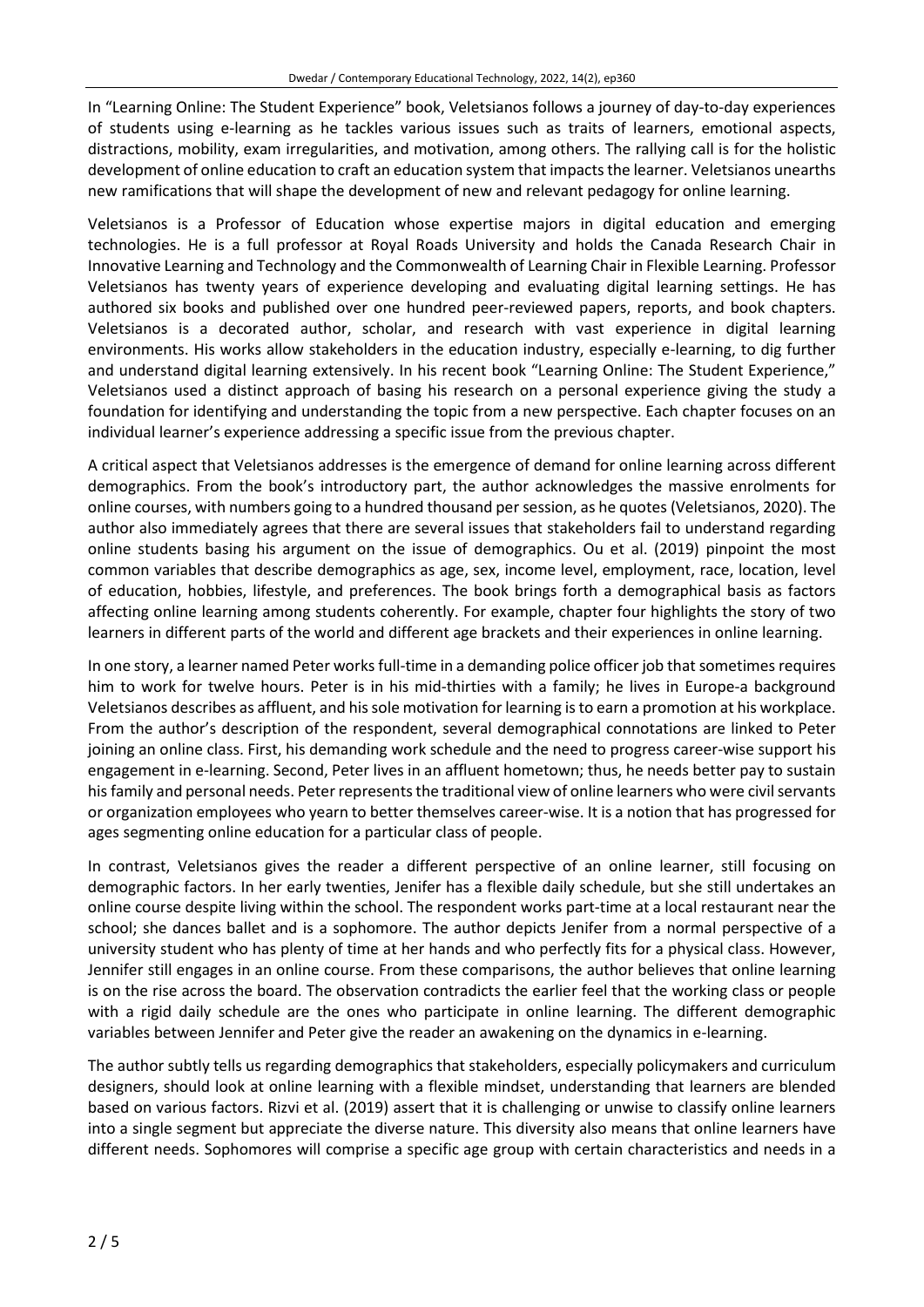traditional setup. Generalization of requirements and characteristics may result in some of the learner's needs getting overlooked; hence, the student experience is challenging.

Besides, the book addresses the psychological aspects of learners and how they affect their learning attitude. There is a deeper analysis of loneliness, isolation, anxiety, connectedness, and social learning. Hong et al. (2021) mention that personality traits are distinctively different and bring constant individuality. The interviewee mentioned in chapter one claims to be anxious while driving home from work to go and attend his class. He expresses uncertainty at some point and also hopefulness for better experiences in future coursework. Chapter seven identifies lack of connectivity as a significant undoing for e-learning. Students say they need social engagement and connection that is partially achieved through online platforms. According to the personality theory, the daily transactions of a human being follow a specific pattern throughout a variety of situations (Kamal & Radhakrishnan, 2019).

The book delves further into the need for connecting to the emotional aspect of the learner with their learning experience as opposed to just focusing on the output of learning in terms of academic performance. In the book's first chapter, the author converses with a learner who is also a facilitator in a community college. Veletsianos describes his interviewee as an inactive social media person painting a picture of an individual with little or insufficient knowledge of technology. The tone created by the author brings the impression of a person who would vouch for the traditional course as opposed to an online course. Inversely, the interviewee response shows a motivation towards online learning based on emotional connectives. As opposed to the notion created, the respondent feels comfortable with online class claiming closeness with his peers and more attention to his coursework. The respondent contends that online groups give him a sense of belonging and feel equal to his peers.

The interviewee is in his early fifties, and his lack of social media interest invokes bias towards his take on elearning. However, the personality trait or rather psychological factors influence his interest in getting exposed to something new. The selection of such a respondent is critical. It allows the readers to interact with the experience of someone who has been in both online and traditional learning and practices teaching at tertiary levels. Velestianos, in this case, uses such a respondent intentionally and purposively to outline how psychological factors influence the need for online learning irrespective of physical aspects.

In a similar breadth, the book touches, akin lightly, the issue of resources and the impact on e-learning. A story mentions a learner who relied on a family computer and another who dropped out of school. These two excerpts narrate how constraint resources pose a challenge to learners. Resource unavailability is a fundamental issue that affects learners' experiences both on e-learning and traditional setup. There was an attempt to tie the case of resources with the emotional aspect of learners. However, the argument reflects a universal condition that is not unique to the digital environments. Various resource challenges impede both online and traditional courses. According to Adnan and Anwar (2020), simple factors such as inadequate time to interact online to challenging issues such as limited computer skills, and lack of computer laboratories affect online learning. Similarly, lack of enough computers will still be a challenge to traditional classes affecting presentations and coursework.

One of the book's significant undoing is the author's subjectivity, as observed in the aforementioned is descriptions of interviewees in this review. The author appears to be subjective and drives the reader's understanding in a particular direction by giving a bias description of the interviewee, creating a specific context in the reader's mind. The challenge associated with subjectivity is that the audience fails to obtain the advantage of construing knowledge impartially. The thesis and the book's introduction create an intriguing need to understand the student's experience concerning online learning. However, at some point, the author felt a little bit in control of the interview deluding the objectivity aspect of the study.

A second issue identified with the book involves the solutions suggested to the outlined problems. Some of the solutions are superficial and fail to open up new, lucrative, and informative answers to the research problems as anticipated. Veletsianos repeatedly refers to social media as a hindrance to the active participation of online learning. In a different chapter, he propagates the need to teach students how to use social media to foster connectivity. Sobaih et al. (2020) agree that social media is a tool that needs to be used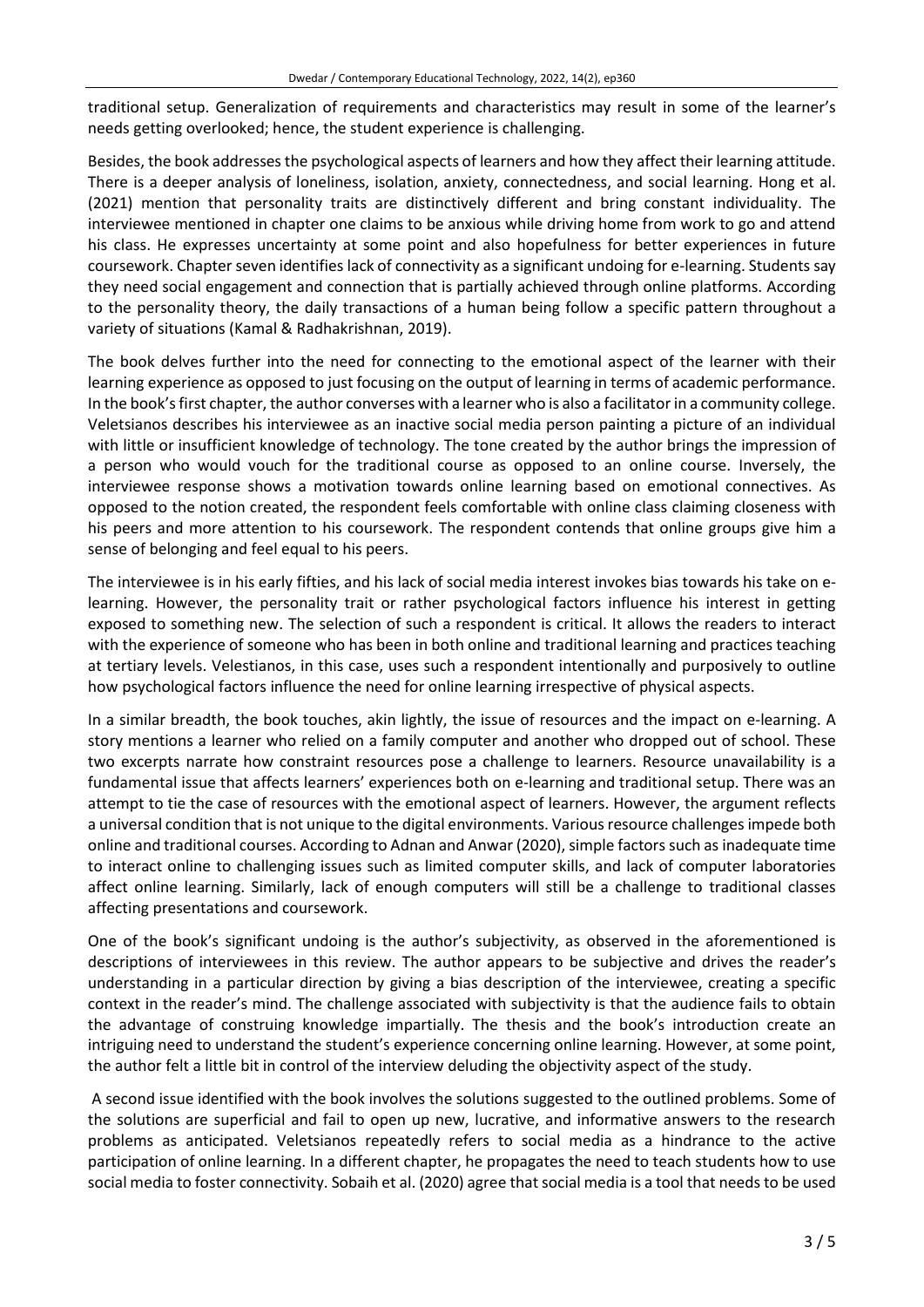carefully, especially in the rise of COVID-19 pandemic online learners have been primarily affected. Veletsianos agrees with social media as a hindrance tool in one section and demonizes it in another section. The abrupt change of tunes creates disharmony in the unity of the solutions provided by the author.

The physical outlook and the arrangement of Veletsianos' work create an aesthetic beauty that sparks the reader's interest. The visual representation of the hardcover is simple and straightforward. The visuals on the hardcover contains an image of a person using a laptop on their reading table having some reading materials beside. The implication is that the person is interacting with e-learning module and presumably a student. The illustrations give clear context of the book eliminating any aspect of ambiguity. Veletsianos selected a clear title, "Learning Online: The Student Experience," that summarizes the book's content. A reader will grasp the expected content in the book by just skim reading the title. The volume of the book is also manageable for an average reader with only one hundred and seventy-four pages to cover. The work is divided into chapters consisting of independent topics that make it easier to read through.

From the analysis of this review, the intended readership for the book is policymakers, curriculum designers, and higher education facilitators and learners. Learners and facilitators will find the book imperative and thought-provoking. The book tackles serious issues, such as how demographics and psychological variables affect online learning. Strategists and curriculum designers will find the book a bit superficial and focus on different themes simultaneously. A lack of coherent empirical evidence can move policymakers into making changes to the current online education design. However, the content of the book remains substantial in awakening a discussion on digital learning methods. There is a serious need to take a look and acknowledge that students' experiences matter and use the information in framing a curriculum.

There is also an urgent need to discuss the emerging digital learning environments and the social and emotional impact on the learners and education facilities. The book ignites an engagement of the psychological issues and their role in this new medium of moving instructions. Veletsianos carefully captures elemental moments in student's phase in school both psychologically and physically. The need for association, mental condition, motivation to do more, societal expectations, career progression, academic excellence, exam irregularities, teacher-student interaction among other aspects that affect learners. As a result, the book is timely regarding the imperative change of dynamics in education and creates an environment for engagement. A few issues can be noted from the scholarly point of view regarding the strength of the thesis and the argument afterwards. Veletsianos ought to engage further in this topic and critically analyze the responses from the interviewees and focus on a specific theme for better understanding and bringing forth new information into the limelight. However, the book is recommendable and remains a good read for the audience.

**Funding:** Author received no financial support for the research and/or authorship of this article. **Declaration of interest:** Author declares no competing interest. **Data availability:** Data generated or analysed during this study are available from the author on request.

## **REFERENCES**

- Adnan, M., & Anwar, K. (2020). Online learning amid the COVID-19 pandemic: Student's perspectives. *Journal of Pedagogical Sociology and Psychology, 2*(1), 45-51. <https://doi.org/10.33902/JPSP.2020261309>
- Heider, J. S. (2015). Using digital learning solutions to address higher education's greatest challenges. *Publishing Research Quarterly*, *31*(3), 183-189. <https://doi.org/10.1007/s12109-015-9413-8>
- Hong, J.-C, Cao, W., Liu, X., Tai, K.-H., & Zhao, L. (2021). Personality traits predict the effects of internet and academic self-efficacy on practical performance anxiety in online learning under the COVID-19 lockdown. *Journal of Research on Technology in Education*. <https://doi.org/10.1080/15391523.2021.1967818>